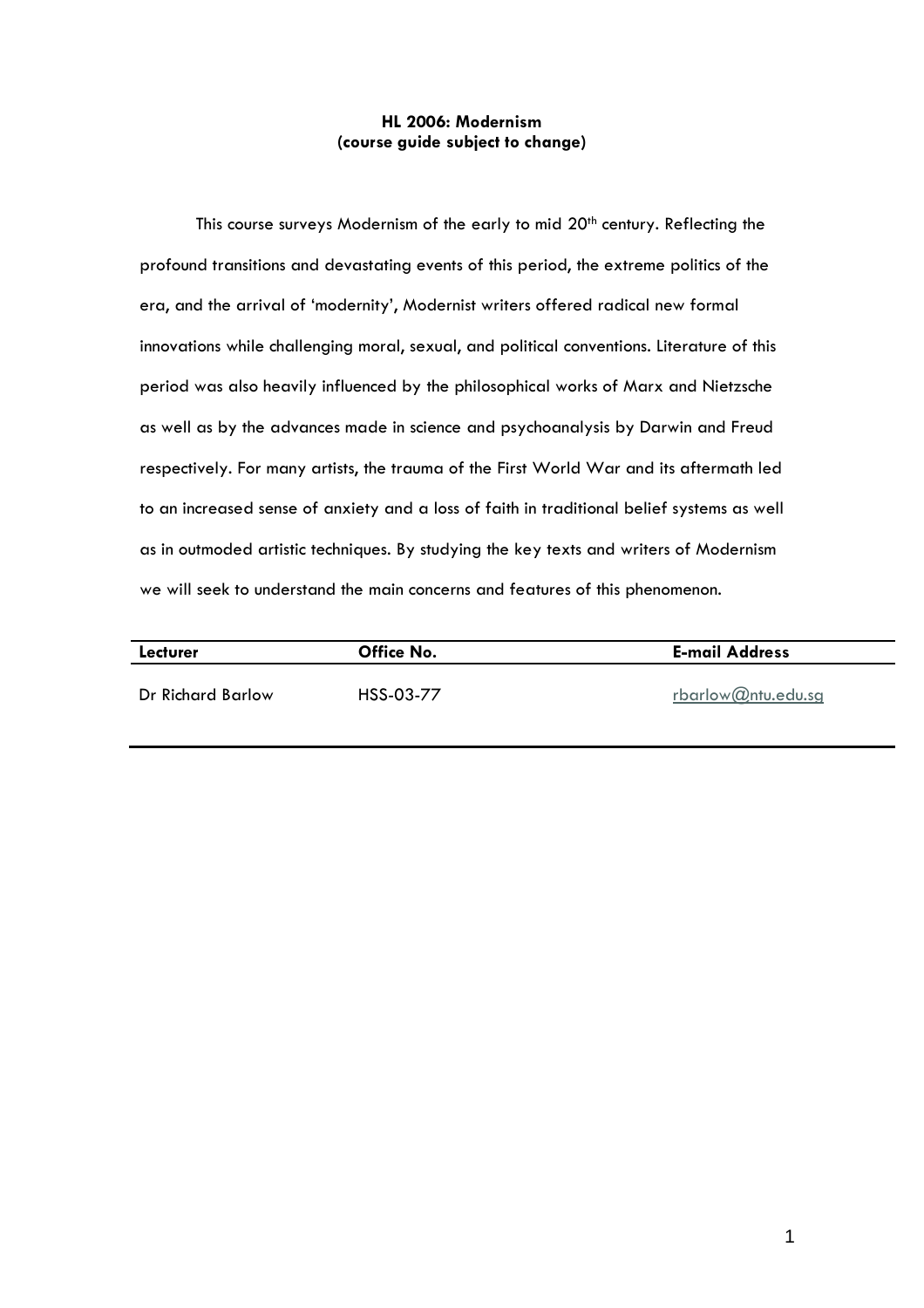## **Texts**

Primary texts will be made available on Edventure/Blackboard.

# **Course Assessment**

Class participation: 25%

Essay (2500 words): 25%.

Exam: 50%

NB: Late essay submissions will not be accepted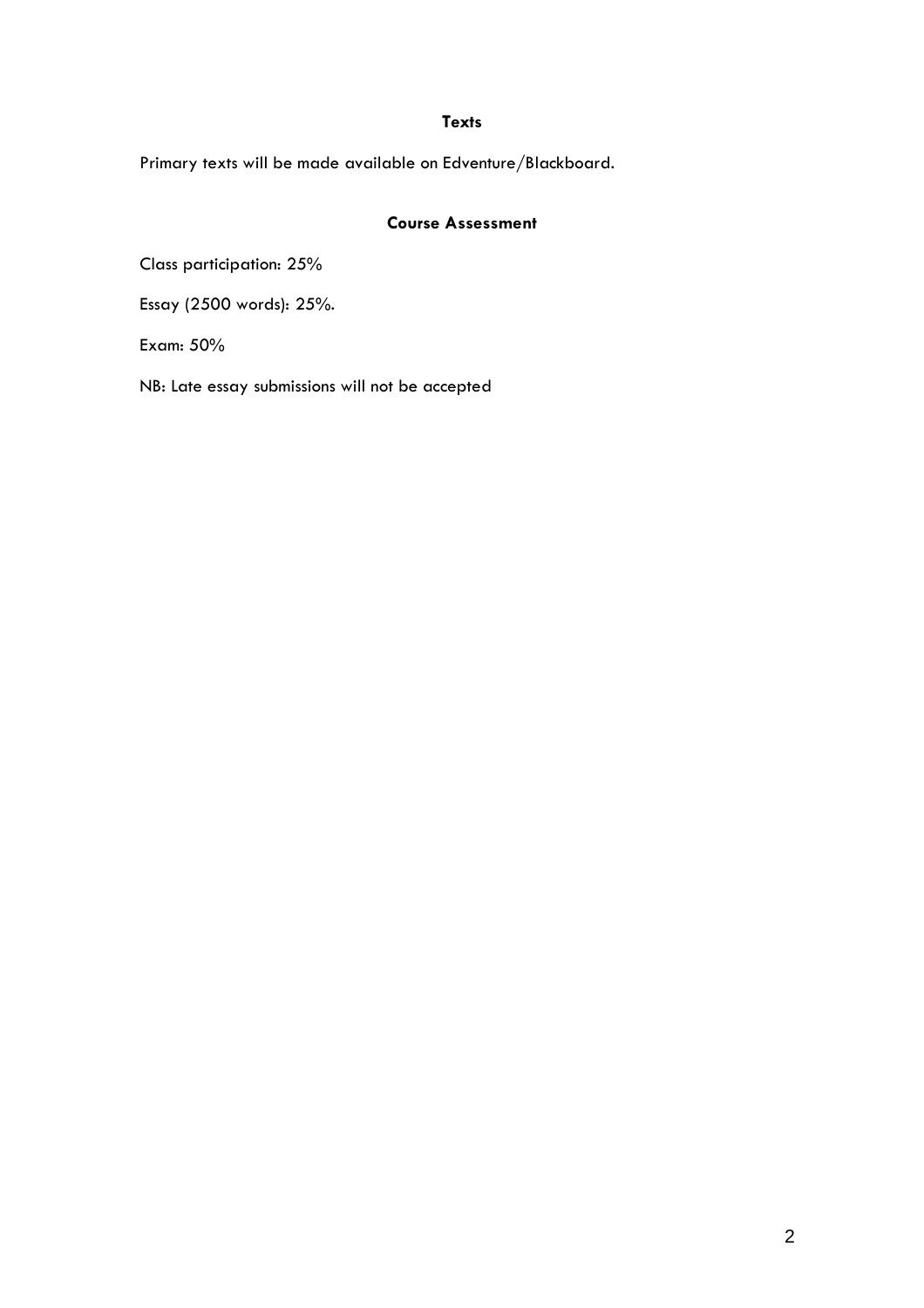## **Seminar Schedule (subject to minor changes)**

#### **Week one: Modernist aesthetics and historical/cultural contexts**

## **Week two: Modernists on Modernism**

Fillippo Tommaso Marinetti, 'The Founding and Manifesto of Futurism' (1909) Wyndham Lewis et al, 'Blast: Review of the Great English Vortex' (1914) Virginia Woolf, 'Modern Fiction' (1919) T.S. Eliot, 'Tradition and the Individual Talent' (1919) Eugene Jolas, 'Manifesto: The Revolution of the Word' (1929)

## **Week three: Philosopher as Antichrist**

Friedrich Nietzsche, selection

**Week four: Yeats – Romantic or Modernist?** Selected poetry

**Week five: Scrupulous meanness** James Joyce, 'The Sisters' and 'The Dead' from *Dubliners* (1914)

# **Week six: "a heap of dung, crawling with worms, photographed by a cinema camera through a microscope"**

James Joyce, selections from *Ulysses* (1922)

## **Week seven: Horror and misfortune**

Franz Kafka, 'Before the Law' (1916), 'An Imperial Message' (1919), and 'The Metamorphosis' (1915)

#### **Week eight: Reading week**

#### **Week nine: Epic poetry and mythic paradigms**

T. S. Eliot, *The Waste Land* (1922) and '*Ulysses*, Order, and Myth' (1922) (essay due this week)

#### **Week ten: Decadence and decay**

Thomas Mann, *Death in Venice* (1924)

## **Week eleven: Modernism and Feminism**

Mina Loy, 'Feminist Manifesto' (1914) and Virginia Woolf, 'A Room of One's Own' (1929)

#### **Week twelve: Imagism and American modernist poetry**

Poetry by Ezra Pound, Wallace Stevens, and William Carlos Williams. F. S. Flint, *Imagisme* (1913); Ezra Pound, *A Few Don'ts by an Imagiste* (1913)

#### **Week thirteen: Modernism/Postmodernism**

Samuel Beckett, *Waiting for Godot* (1953)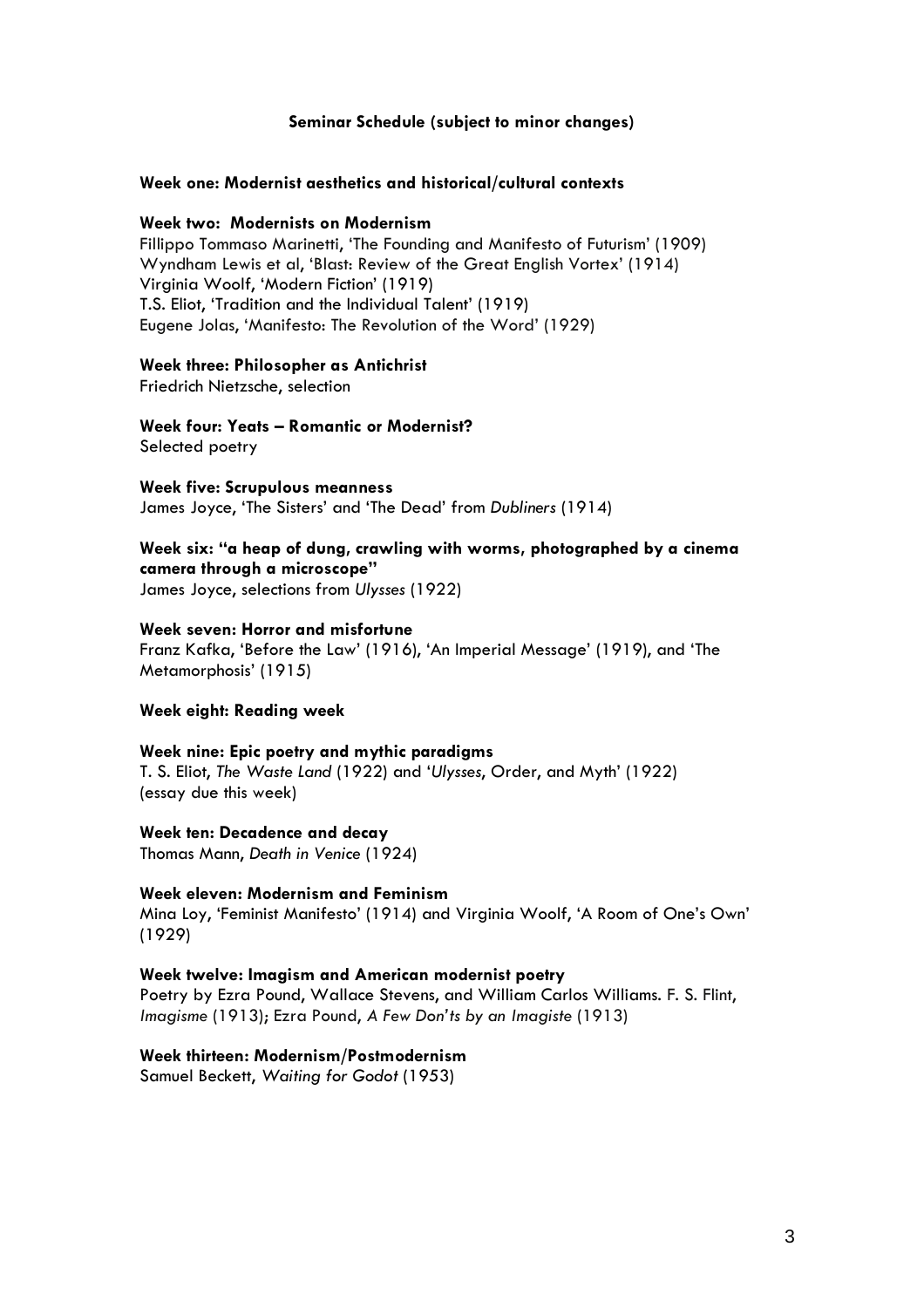## **Secondary Texts**

## **General:**

Armstrong, Tim. *Modernism: A Cultural History.* Cambridge: Polity, 2005.

Bloom, Clive (Ed). *Literature and Culture in Modern Britain: 1900-1929*. Vol. 1. London: Longman, 1993.

Bradbury, Malcolm and McFarlane, James. *Modernism: A Guide to European Literature 1890-1930*. Harmondsworth: Penguin, 1991.

Bradshaw, David and Dettmar, Kevin J. H (Eds). *A Companion to Modernist Literature and Culture*. Massachusetts: Blackwell Publishing, 2006.

Brooker et al (Eds). *The Oxford Handbook of Modernisms*. Oxford: Oxford University Press, 2010.

Carter, Mia and Friedmann, Alan Warren (Eds). *Modernism and Literature – An Introduction and Reader*. London and New York: Routledge, 2013.

Danius, Sara. *The Sense of Modernism: Technology, Perception, and Aesthetics*. Ithaca: Cornell University Press, 2002.

Ellmann, Richard and Feidelson Jr, Charles. *The Modern Tradition: Backgrounds of Modern Literature*. Oxford: Oxford University Press, 1965.

Eysteinsson, Asradur and Liska,Vivian. *Modernism* (in two volumes). Amsterdam/Philadelphia: John Benjamins, 2007.

Eysteinsson, Astradur. *The Concept of Modernism*. Ithaca and London: Cornell University Press, 1990.

Huyssen, Andreas. *After the Great Divide: Modernism, Mass Culture, Postmodernism*. Bloomington: Indiana University Press, 1986.

Kalaidjian, Walter (Ed.). *The Cambridge Companion to American Modernism*. Cambridge: Cambridge University Press, 2005.

Kolocotroni, Vassiliki et al (Eds). *Modernism: An Anthology of Sources and Documents*. Chicago: University of Chicago Press, 1998.

Lewis, Pericles. *The Cambridge Introduction to Modernism*. Cambridge: Cambridge University Press, 2007.

Levenson, Michael. *A Genealogy of Modernism: A Study of English Literary Doctrine 1908-1922*. Cambridge: Cambridge University Press, 1984.

Levenson, Michael. *Modernism*. New Haven and London: Yale University Press, 2011.

Levenson, Michael (Ed). *The Cambridge Companion to Modernism*. Cambridge: Cambridge University Press, 1999.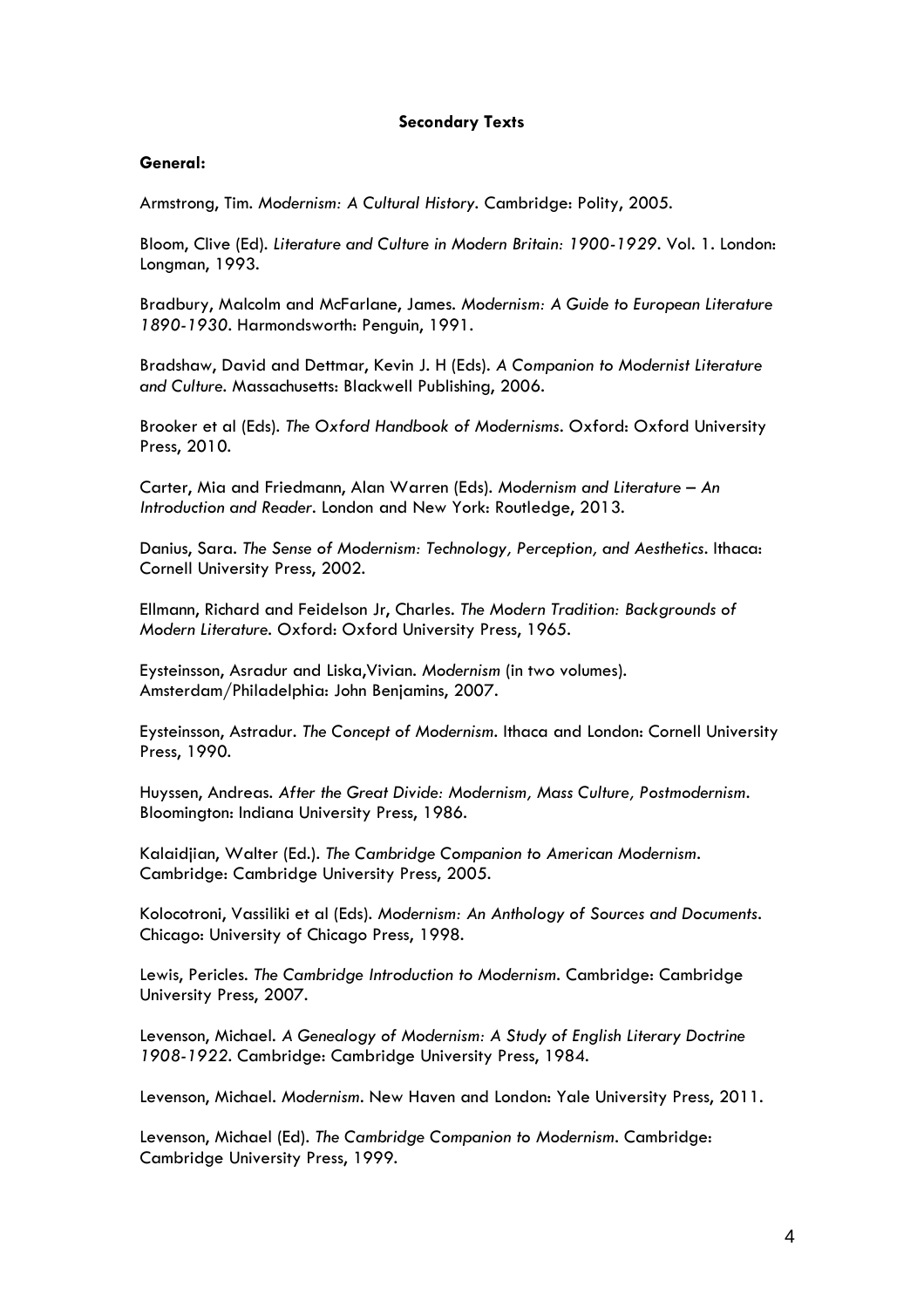Lewis, Pericles (Ed). *The Cambridge Introduction to European Modernism*. Cambridge: Cambridge University Press, 2011.

Lodge, David. *The Modes of Modern Writing: Metaphor, Metonymy, and the Typology of Modern Literature*. Ithaca, NY: Cornell University Press, 1977.

Quinones, Ricardo J. *Mapping Literary Modernism*. Princeton: Princeton University Press, 1985.

Surette, Leon. *The Birth of Modernism*. Montreal and Kingston: McGill-Queen's University Press, 1993.

## **Nietzsche:**

Gooding-Williams, R. 'Nietzsche's Pursuit of Modernism' in *New German Critique* No. 41, Special Issue on the Critiques of the Enlightenment (Spring – Summer, 1987), pp. 95–108.

Magnus, Bernd and Higgins, Kathleen M (Eds). *The Cambridge Companion to Nietzsche*. Cambridge: Cambridge University Press, 1996.

Weller, Shane. 'Nietzsche among the Modernists' in *Modernism/Modernity* [\(Vol. 14,](https://muse.jhu.edu/journals/modernism-modernity/toc/mod14.4.html)  [Number 4, 2007\)](https://muse.jhu.edu/journals/modernism-modernity/toc/mod14.4.html), pp. 625–643.

## **Yeats:**

Ellmann, Richard. *Yeats: The Man and the Masks*. New York and London: Norton, 1999.

Faherty, Michael (Ed.). *The Poetry of W. B. Yeats*. Basingstoke: Palgrave, 2005.

Holdeman, David. *The Cambridge Companion to W. B. Yeats*. Cambridge; Cambridge University Press, 2006.

#### **Joyce:**

Attridge, Derek (Ed.). *The Cambridge Companion to James Joyce*. Cambridge: Cambridge University Press, 1990.

Bloom, Harold (Ed.). *James Joyce's A Portrait of the Artist as a Young Man*. Philadelphia: Chelsea House, 1988.

Bloom, Harold (Ed.). *James Joyce's Dubliners*. Philadelphia: Chelsea House, 1988.

Ellmann, Richard. *James Joyce*. New York: Oxford University Press, 1982.

## **Eliot:**

Moody, A David (Ed). *The Cambridge Companion to T. S. Eliot*. Cambridge: Cambridge University Press, 1994.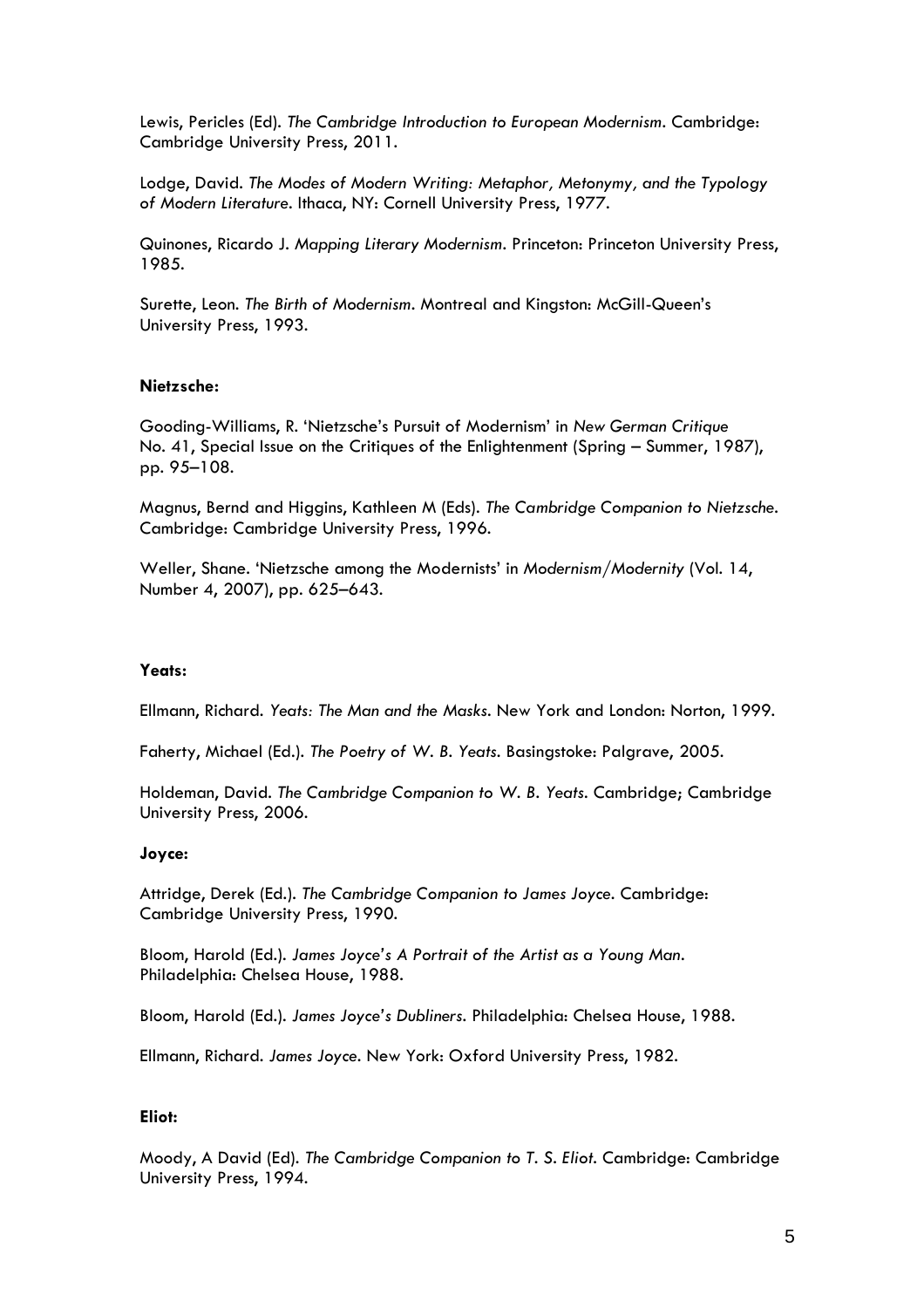Menand, Louis. *Discovering Modernism: T. S. Eliot and His Context*. Oxford: Oxford University Press, 1987.

Selby, Nick (Ed). *T. S. Eliot: The Waste Land*. New York: Colombia University Press, 1999.

## **Mann:**

Alexander, Doris. *Creating Literature out of Life*. University Park: University of Pennsylvania Press, 1996.

Luckás, Georg. *Essays on Thomas Mann*. London: Merlin, 1964.

Robertson, Richie (Ed.). *The Cambridge Companion to Thomas Mann*. Cambridge: Cambridge University Press, 2002.

Shookman, Ellis. *Thomas Mann's Death in Venice: A Novel and its Critics*. Rochester, Camden House, 2003.

## **Woolf:**

Froula, Christine. *Virginia Woolf and the Bloomsbury Avant-Garde*. New York: Columbia University Press, 2005.

Goldman, Jane. *The Cambridge Introduction to Virginia Woolf*. Cambridge: Cambridge University Press, 2006.

Randall, Byrony and Goldman, Jane (Eds.). *Virginia Woolf in Context*. Cambridge: Cambridge University Press, 2012.

Roe, Sue and Sellers, Susan (Eds.), *The Cambridge Companion to Virginia Woolf*. Cambridge: Cambridge University Press, 2000.

Sim, Lorraine. *Virginia Woolf: The Patterns of Ordinary Experience*. Farnham: Ashgate, 2010.

## **American Modernist Poetry:**

Bates, Milton J. *Wallace Stevens: A Mythology of Self*. University of California Press, 1985.

Beach, Christopher. *The Cambridge Introduction to Twentieth-Century American Poetry*. Cambridge: Cambridge University Press, 2003.

Fredman, Stephen. *A Concise Companion to Twentieth Century American Poetry*. Malden, MA: Blackwell, 2005.

Parini, Jay and Miller, Brett C. (Eds.). *The Columbia History of American Poetry*. New York: Columbia UP, 1993.

Perkins, David. *A History of Modern Poetry*. Cambridge, MA: Harvard University Press, 1987.